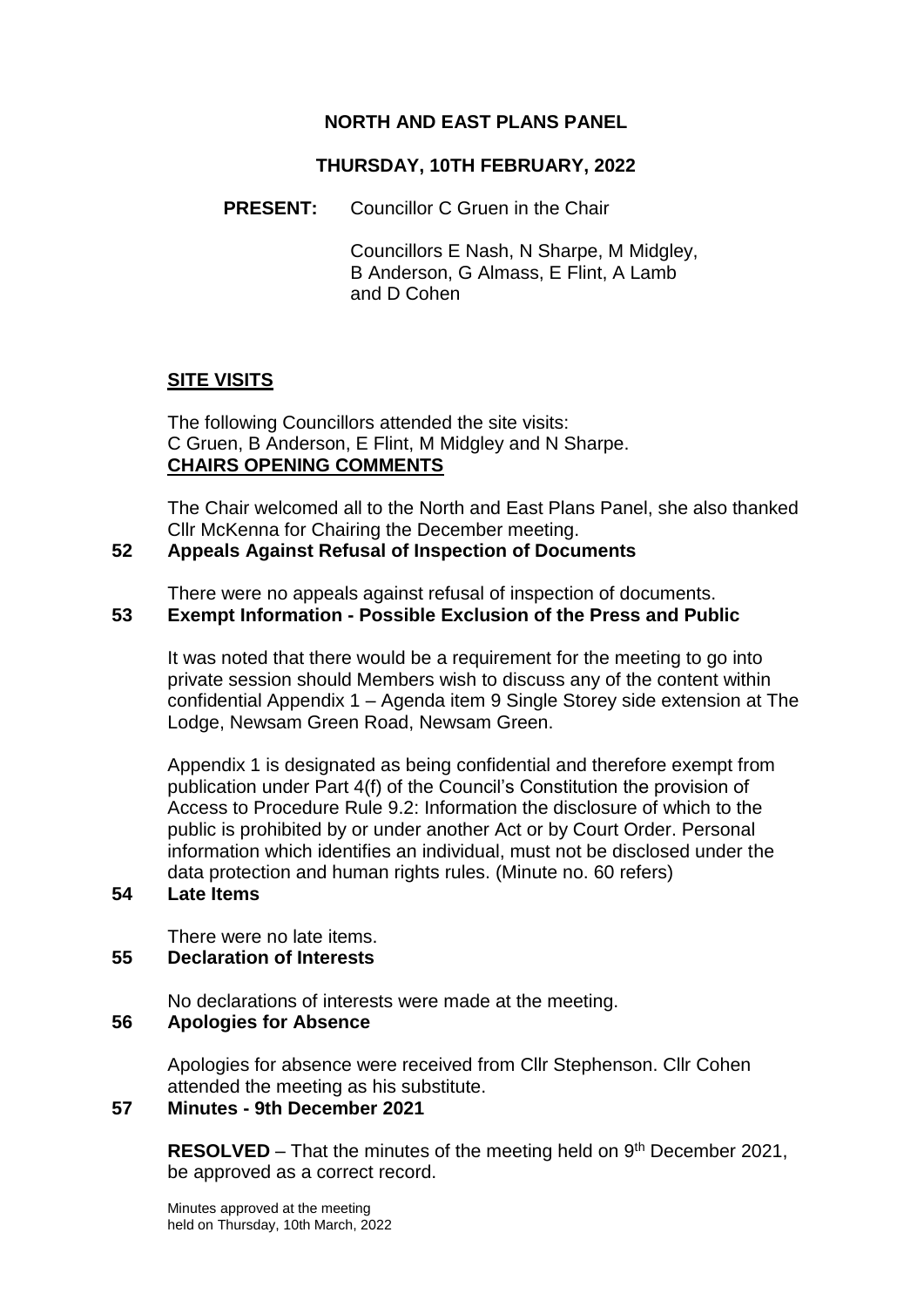## **58 21/06408/FU - Single storey rear extension at 532 - 534 Scott Hall Road, Leeds, LS7 3RA.**

The report of the Chief Planning Officer requested Member's consideration of an application for a single storey rear extension at 532-534 Scott Hall Road, Leeds, LS7 3RA.

Members had attended a site visit earlier in the day and photographs and slides were shown throughout the presentation.

Members were informed of the following points:

- The recommendation was to refuse planning permission for the reasons set out in the report which were: Significant damage to or loss of mature trees at the site and unacceptable highway safety concerns with the proposed intensification of use of the substandard access and track serving the rear of the properties.
- The application was brought to the Panel at the request of a Ward Member, Cllr Dowson. The Ward Member was of the view that the wider impacts of the potential tree loss in the vicinity could be outweighed by the benefit that the development would bring to the applicant's business. No other comments had been received.

Members noted the following:

- The site is currently used as a car parts sales outlet that also offers repairs and fixing of parts to vehicles. These take place on the frontage of the site which forms a part of the wider access forecourt for this site and other commercial properties. It had been observed that this can cause congestion on the service road that runs in front of the commercial properties.
- Officers had no issue with the principle of the development.
- Highways had indicated concerns in relation to the access to the rear of the properties as there was limited forward visibility.
- Officers were of the view that the impact on the mature trees would be significant in relation to canopy and root coverage. It was the view that these trees although mature still had a long-life expectancy.

Responding to questions from Members, the Panel were provided with the following information:

- The largest of the trees marked as T3 within the Presentation slides was noted as being 2 metres from trunk to boundary, which was considered to be very close.
- Concerns were raised that the car park seemed to be used as an area for servicing of vehicles. It was noted that there was no planning permission in place for this and legal advice would have to be sought as to whether this was ancillary to the main, established business use.

The Chair invited the Highways Officer to provide clarification on why the access was deemed to be dangerous. It was noted that access was to the rear of the properties with vehicles parked. There was a right-angled bend which allowed no visibility. There was also a small room for telecoms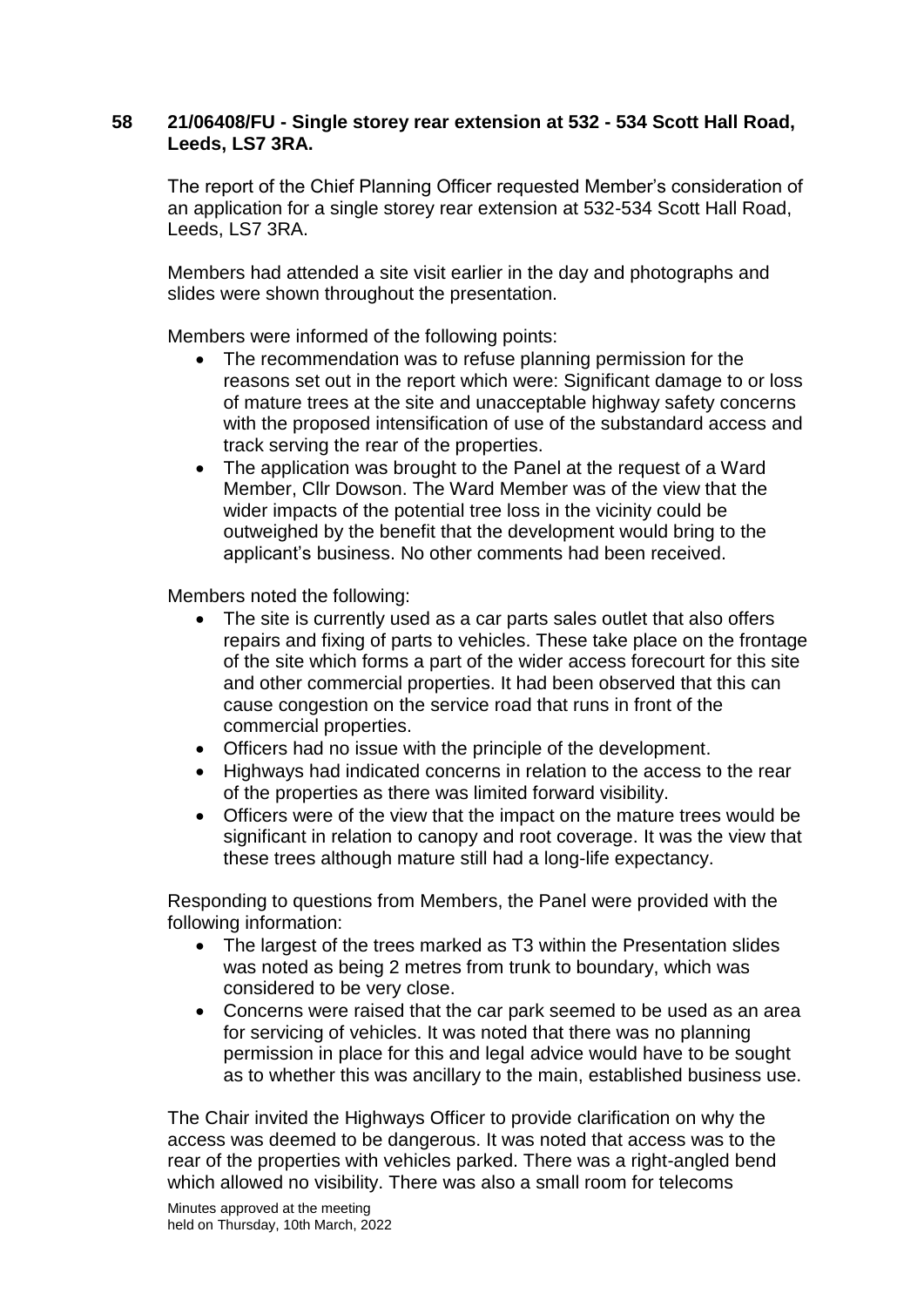equipment. The track was not made up and officers were unsure of whether there were the necessary 3rd party access rights for use of the private track to the rear. All the properties on the parade use the rear as emergency access.

Members were advised that this application had been brought to the Panel for consideration at the request of a Ward Councillor who had raised material planning considerations that gave rise to concerns affecting more than neighbouring properties. This is one of the exceptions which allows a matter to be brought to the Panel at a Councillor's request, as set out in the Officer Delegation Scheme. Therefore, it was appropriate to report the application to Plans Panel for consideration.

**RESOLVED** – To refuse permission for the reasons set out in the submitted report.

It was requested that the servicing of vehicles in a public space be investigated.

**59 APPEAL DECISION SUMMARY - 19/04950/FU - Development of 58 No. apartments for retirement/lifestyle living exclusively for residents of age 55+, associated communal spaces, access from Grove Lane and new Landscaping, Land Adj. Grove Park Care Home, Grove Lane, Meanwood, Leeds, LS6 2BG.**

The report of the Chief Planning Officer presented the appeal decision summary for 19/04950/FU – The development of 58 apartments for retirement / lifestyle living exclusively for residents of age 55+, associated communal spaces, access from Grove Lane and new landscaping, on land adjacent to Grove Park Care Home, Grove Lane, Meanwood, Leeds, LS6 2BG.

Members recalled that this application had been considered at the North and East Plans Panel of 13th August 2020. The application had set out a recommendation that planning permission be granted. The Plans Panel resolved:

"To defer for an extension of time to be sought and, subsequently, further negotiations undertaken with the developers such that if this was proved to not be acceptable to the developers, to delegate authority to officers to set out reasons for refusal of the application based on the stated reasons for referral"

However, the applicant declined to extend the time for consideration and did not engage in further negotiations with officers. Planning permission was refused on 12th November 2020 for reasons set out at Paragraph 3 of the submitted report.

The applicant lodged an appeal against the refusal of planning permission and made an application for an award of costs against the Council as it was alleged that the Council had behaved unreasonably in refusing planning permission. The Inspector allowed the appeal and granted planning permission but refused the application for costs. The letters of the Inspector's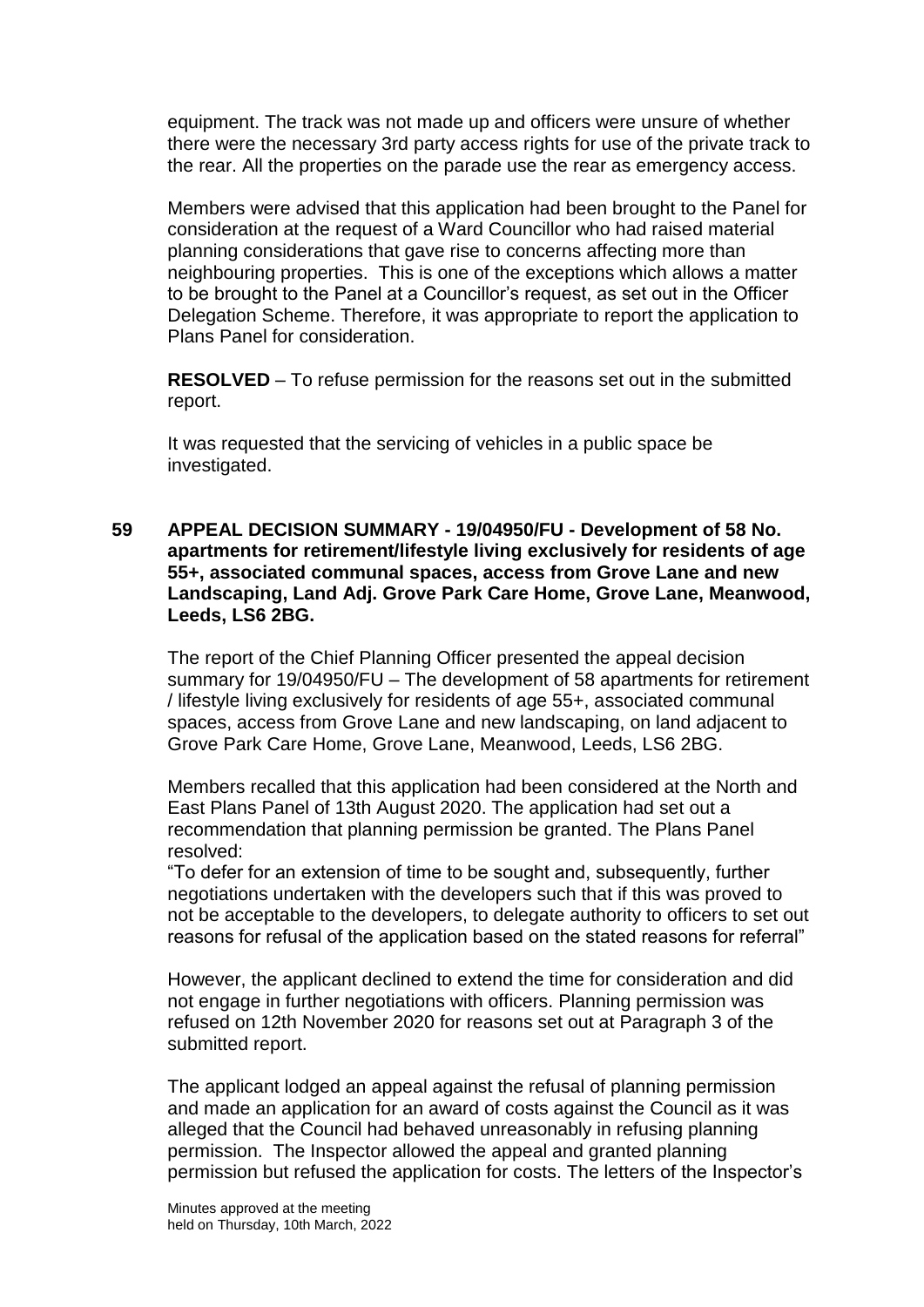decision were dated 13th December 2021, these were appended to the submitted report.

Members were advised that the Inspector had considered the following points:

- It was considered that the size and self-contained nature of the site made an individual approach to development appropriate.
- The form, design and layout of the building, the landscaped setting, sloping topography and use of under croft parking would offset its visual impact from Grove Lane and nearby public footpaths.
- In relation to the site's designation as an Urban Green Corridor, it was noted that the land is privately owned with no public access for recreation. It was concluded that the provision of a pocket park and improvements to an adjacent public right of way would be moderate enhancements to the function of the green corridor. There would also be an increase in bio-diversity gain.
- It was considered that the proposal would restrict views from public vantage points of the wider vista beyond the site and would cause moderate harm and conflicted with policies relating to the functions of the Green Corridor. It was also noted that the development conflicted with policies protecting the spatial and visual character of an area. However, the Inspector considered the proposal to be of an appropriate design. The design and layout of the building, the degree of separation and provision of landscaping would not cause unacceptable harm to the amenities of the nearest residents.
- Significant weight had been given to the provision of housing, including 9 affordable units and the specialist provision in meeting housing needs for older persons.
- The Inspector had also considered the appellant's appeal for the Council to be awarded costs. In his decision he had concluded that the Council's consideration of harm to amenity was not without foundation, that the Council was justified in considering the visual amenity function of the Urban Green Corridor and that the visual linkages between areas can be considered important. The Inspector had concluded that the Council had not behaved unreasonably.

Members comments included:

- It was noted that this application had been heard whilst in the pandemic, with meetings taking place on-line. There were no site visits during the pandemic with only one-dimensional drawings to assist Members' decisions. One of the Members had visited the site on their own.
- It was the view of the Panel that site visits were an important part of the process.

# **RESOLVED** – To note the content of the report.

## **60 Single storey side extension at The Lodge, Newsam Green Road, Newsam Green, LS26 8AG**

The submitted report of the Chief Planning Officer presented an application for the construction of a single side extension at The Lodge, Newsam Green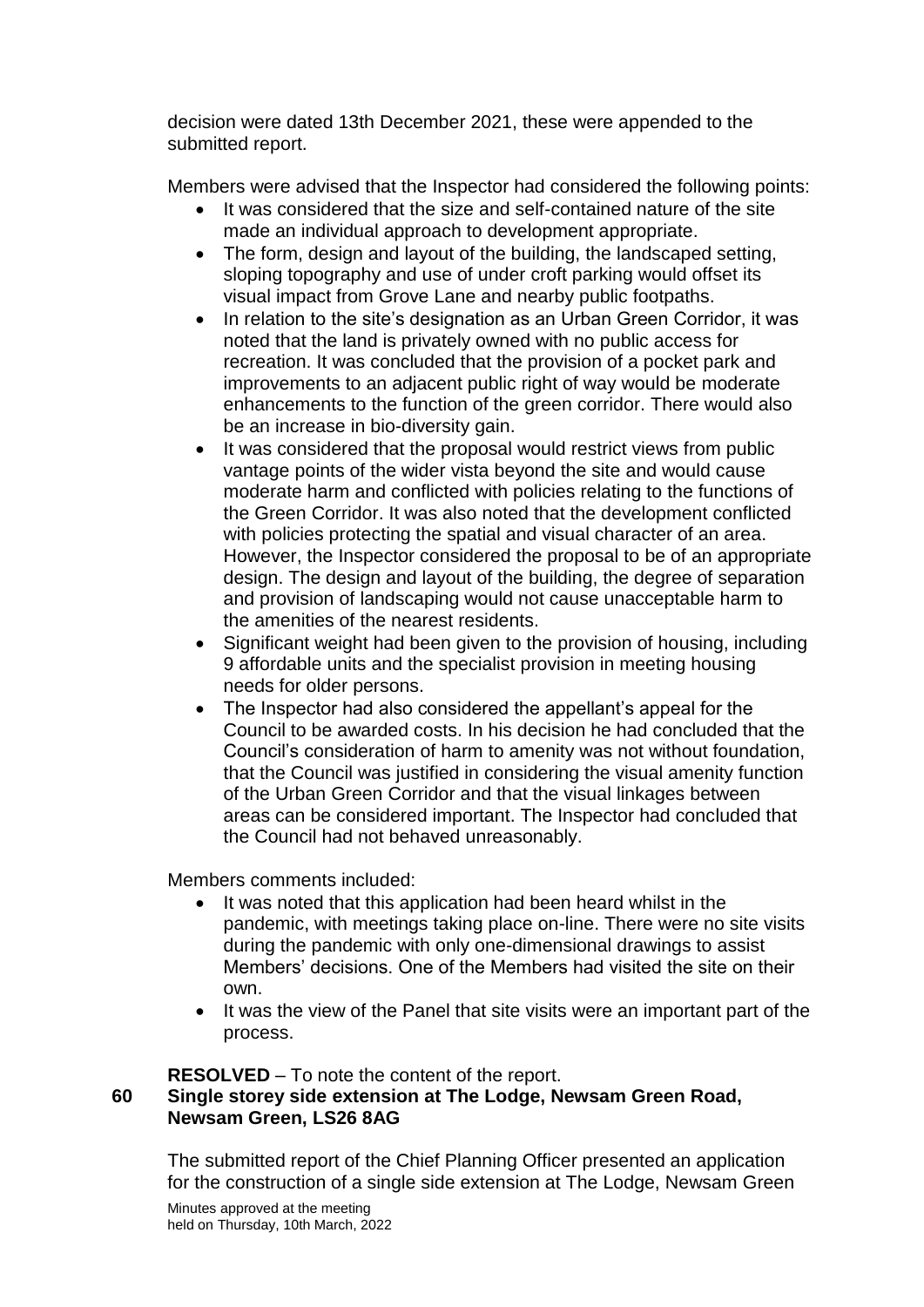Road, Newsam Green, LS26 8AG. The extension was to meet the identified needs of a family member. Further to Minute No. 53 for reasons relating to data protection and safeguarding these identified needs were set out in a separate confidential report presented at Appendix 1 to the submitted report for Members' consideration.

Members had attended a site visit earlier in the day and photographs and slides were shown throughout the presentation.

Members were provided with the following information:

- The proposal was for a single storey side extension. This would be set to the rear of an existing link-detached addition and measure 3.8m in width by 3.2m in depth, with a gabled roof. An existing window would be blocked up, with a new side and rear window inserted. The extension would be constructed of matching materials.
- The Lodge is a Grade II listed building set in the entrance to Leventhorpe Hall. The property dates from the mid-19th century and is constructed from ashlar sandstone with a slate roof. The house in previous years had been substantially extended to the side and rear and now included two secondary side gables, a link-detached side extension, conservatory to the rear and garden buildings.
- The scale and form proposed as part of the extension proposed was not such that it would appear over-dominant, particularly taking into account the existing extensions.
- The site is located within the Green Belt with the residential estate of Leventhorpe Hall to the west and agricultural land to all other sides. This proposal, taken cumulatively with the existing extensions, is inappropriate development in this location. However, due to special personal circumstances it was the view that these constitute very special circumstances and outweigh the harm to the Green Belt.

The Chair asked all Members of the Panel if they wished to specifically discuss any matters contained within confidential Appendix 1. All Members were in agreement that, having considered the content of confidential Appendix 1, the Panel had all the necessary information in respect of that appendix to consider and determine the matter before them and therefore Members confirmed that they did not require the meeting to go into private session to discuss those matters.

In response to questions from Members, in relation to the publicly accessible cover report/appendices, the Panel were provided with the following information:

- It was noted that this application would not set a precedent for future applications in the Green Belt. All applications including those with very special circumstances would be considered separately, on a case-bycase basis, and would be unique to that development.
- It was noted that the only other application made by this applicant had been for the kitchen. The other applications had been made by previous owners.